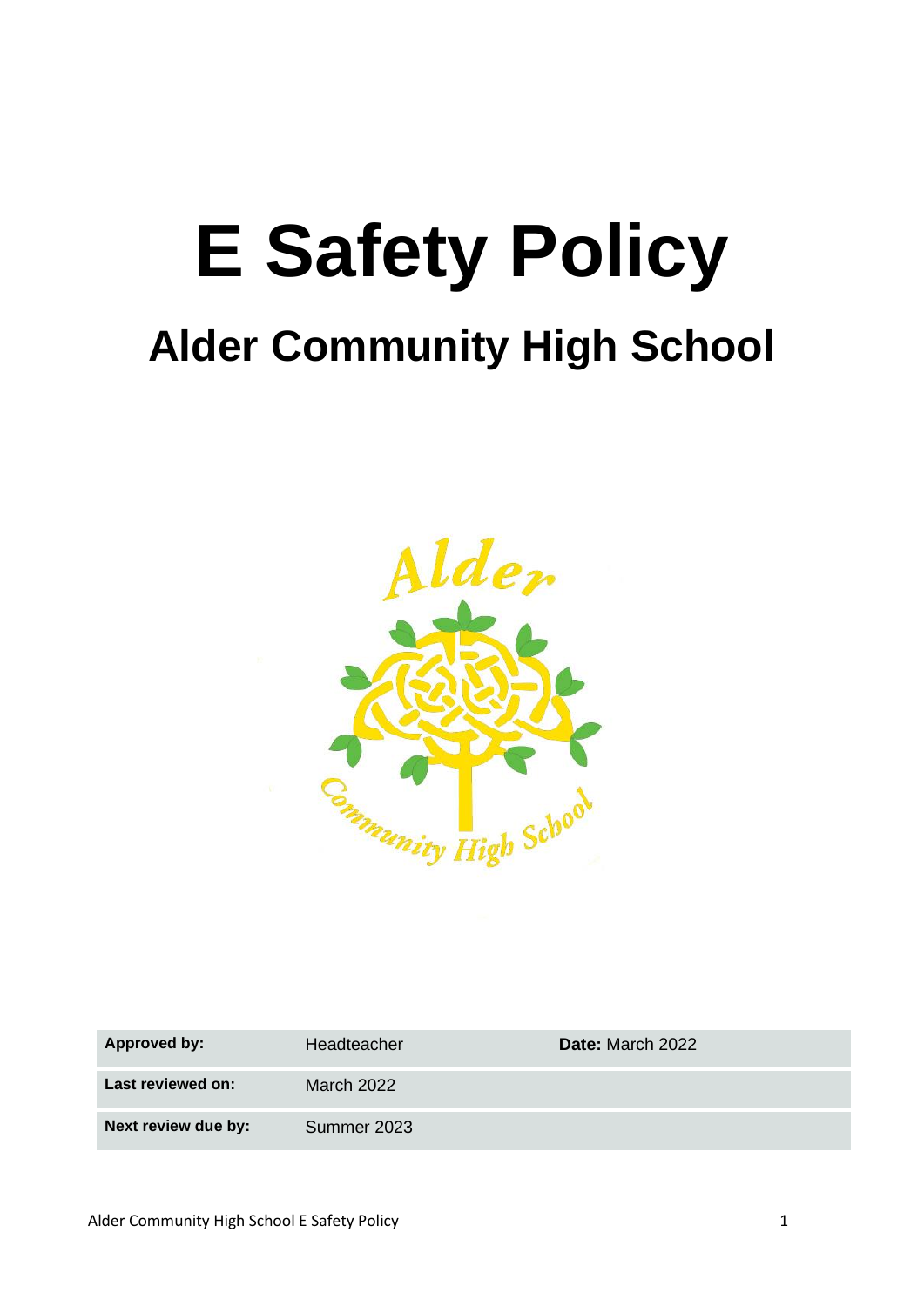#### **1. Introduction and Aims**

The purpose of this policy is to establish the ground rules we have in school for using IT and equipment and the Internet.

New technologies and social media have become integral to the lives of children and young people in today's society, both within educational establishments and in their lives outside school. The Internet and other digital/information technologies are powerful tools which open up new opportunities for everyone. Electronic communication helps teachers and students learn from each other. These technologies can stimulate discussion, promote creativity and increase awareness of context to promote effective learning. Children and young people should have an entitlement to safe Internet access at all times. The requirement to ensure that children and young people are able to use the Internet and related communications technologies appropriately and safely is addressed as part of the wider duty of care to which all who work in schools are bound. This e-safety policy will help to ensure safe and appropriate use. The use of these exciting and innovative tools in school and at home has been shown to raise educational standards and promote student achievement. However, the use of these new technologies can put young people at risk within and outside the school. Some of the dangers they may face include:

- Access to illegal, harmful or inappropriate images or other content.
- Unauthorised access to, loss of or sharing of personal information.
- The risk of being subject to grooming by those with whom they make contact on the Internet.
- The sharing/distribution of personal images without an individual's consent or knowledge.
- Inappropriate communication/contact with others, including strangers.
- Cyber-bullying.
- Access to unsuitable video/Internet games.
- An inability to evaluate the quality, accuracy and relevance of information on the Internet.
- Plagiarism and copyright infringement.
- Illegal downloading of music or video files.
- The potential for excessive use which may impact on the social and emotional development and learning of the young person.

Many of these risks reflect situations in the off-line world and it is essential that this e-safety policy is read and used in conjunction with other school policies; specifically Anti-Bullying, Behaviour, Child Protection and Mobile Phone Use.

As with all other risks, it is impossible to eliminate those risks completely. It is therefore essential, through good educational provision, to build students' resilience to the risks to which they may be exposed so that they have the confidence and skills to face and deal with these risks.

The school provides the necessary safeguards to help ensure that we have done everything that could reasonably be expected to manage and reduce these risks. The e-safety policy explains how the school intends to do this, whilst also addressing wider educational issues in order to help young people (and their parents/carers/staff) to be responsible users and stay safe while using the Internet and other communications technologies for educational, personal and recreational use.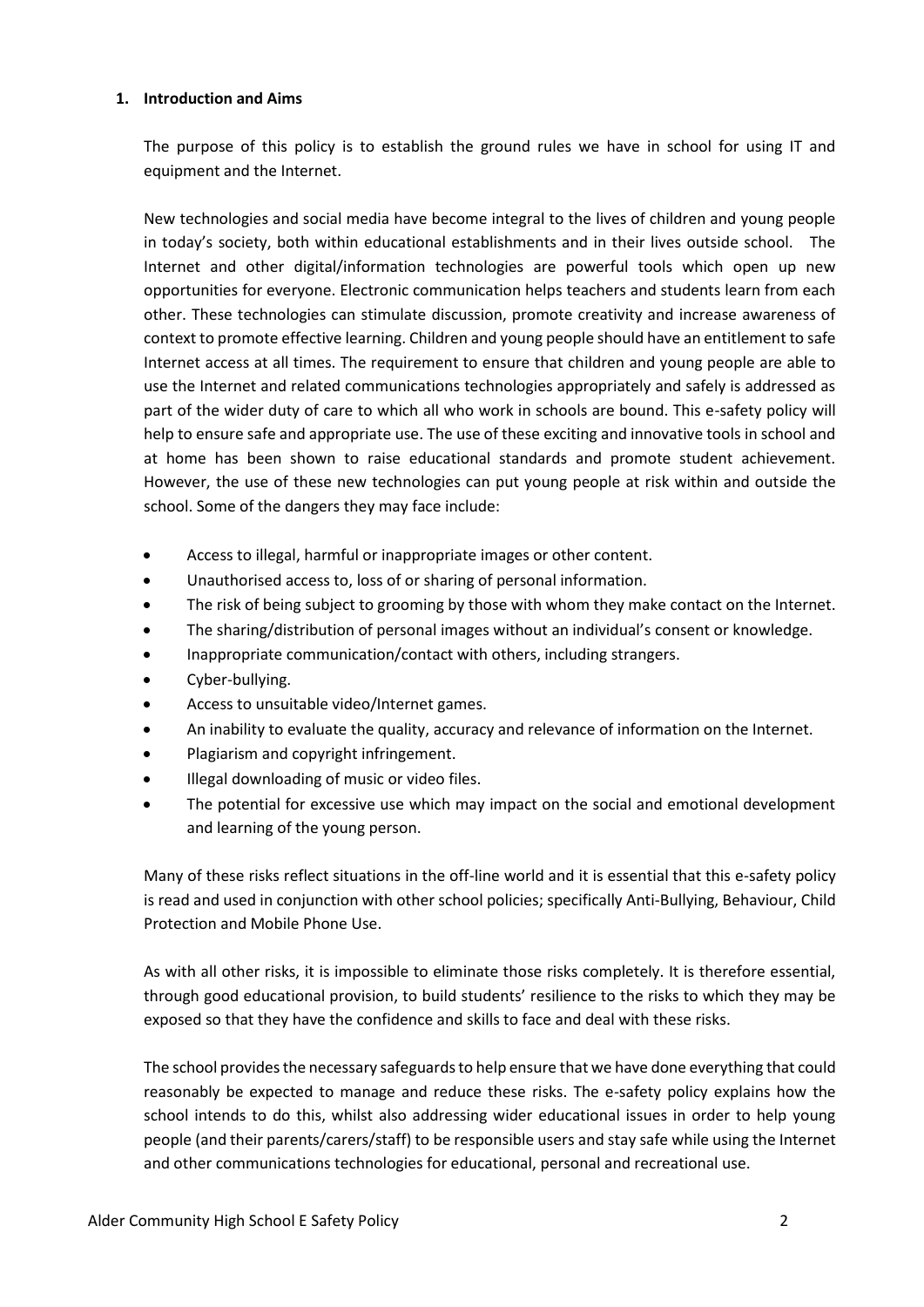# **2. Scope**

This policy applies to all members of the school community (including staff, students, governors, volunteers, parents/carers and visitors) who have access to and are users of school IT systems, both in and out of school. The Education and Inspections Act 2006 empowers Headteachers, to such extent as is reasonable, to regulate the behaviour of students when they are off the school site and empowers members of staff to impose disciplinary penalties for inappropriate behaviour. This is pertinent to incidents of cyber-bullying or other e-safety incidents covered by this policy, which may take place out of school, but is linked to membership of the school. The school will deal with such incidents within this policy and associated behaviour and anti-bullying policies and will, where known, inform parents/carers of incidents of inappropriate e-safety behaviour that take place out of school.

# **3. Roles & Responsibilities**

This section outlines the roles and responsibilities for e-safety of individuals and groups within the school.

#### **Governors**

Governors are responsible for the approval of the e-safety policy and for reviewing the effectiveness of the policy. A member of the Governing Body, has taken on the role of E-Safety Governor. The role of the E-Safety Governor will include:

- Meetings with the DSL
- Reviewing e-safety policy
- Regular monitoring of e-safety incident logs, to be recorded on the racist/bullying log held in Headway
- Reporting to relevant Governors and/or committee(s) meetings.

# **Headteacher & Senior Leadership Team (SLT)**

- The Headteacher is responsible for ensuring:
- The safety (including e-safety) of all members of the school community, although the day to day responsibility for e-safety may be delegated to the CPO
- Adequate training is provided
- Effective monitoring systems are set up
- That relevant procedure in the event of an e-safety allegation are known and understood.
- Establishing and reviewing the school e-safety policies and documents (in conjunction with Network Manager)
- The school's Designated Child Protection Officers should be trained in e-safety issues and be aware of the potential for serious child protection issues to arise through the use of IT.

# **Designated Safeguarding Lead**

The DSL takes day to day responsibility for e-safety issues and has a leading role in:

Alder Community High School E Safety Policy 3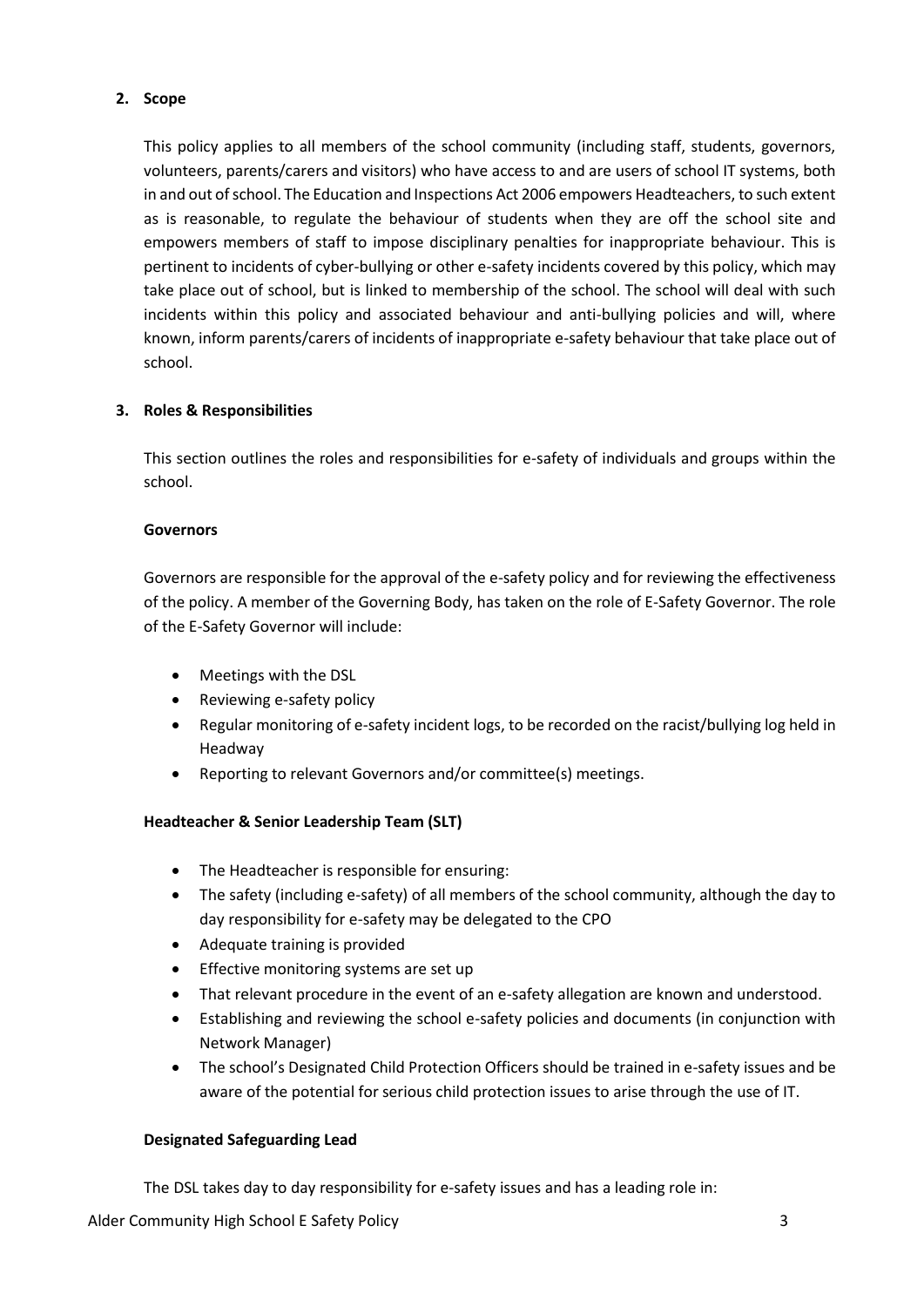- Liaising with staff, the LA, ICT Technical staff, E-Safety Governor and SLT on all issues related to e-safety;
- Ensuring that all staff are aware of the procedures that need to be followed in the event of an esafety incident taking place;
- Providing training and advice for staff;
- Receiving reports of e-safety incidents and creates a log of incidents to inform future e-safety developments;
- Co-ordinating and reviewing e-safety education programme in school

# **Network Manager**

The Network Manager is responsible for ensuring that:

- The school's ICT infrastructure is secure and meets e-safety technical requirements
- The school's password policy is adhered to
- The school's filtering policy is applied and updated on a regular basis and that its implementation is not the sole responsibility of any single person

# **Teaching & Support Staff**

In addition to elements covered in the Staff Accessible Usage Policy (AUP), all teaching and support staff are responsible for ensuring that:

- They have an up to date awareness of e-safety matters and of the current school e-safety policy and practices
- They have read and understood and signe the school Acceptable Usage Policy (AUP)
- E-safety issues are embedded in all aspects of the curriculum and other school activities
- Students understand and follow the school's e-safety and acceptable usage policies
- Students have a good understanding of research skills and the need to avoid plagiarism and uphold copyright regulations
- They monitor ICT activity in lessons, extracurricular and extended school activities
- To sanction any breach of school internet, safety or equipment policy and to inform the CPO when appropriate.
- To inform Network Manager regarding an unsuitable website that has been accessed and request that the site is blocked.

# **Students**

Are responsible for using the school ICT systems in accordance with the Student Acceptable Usage Policy, which they will be required to sign before being given access to school systems. Parents/carers will be required to read through and sign alongside their child's signature.

Need to understand the importance of reporting abuse, misuse or access to inappropriate materials and know how to do so.

Should understand the importance of adopting good e-safety practice when using digital technologies out of school and realise that the school's e-safety policy also covers their actions out of school, if related to their membership of the school.

# **Parents/Carers**

Alder Community High School E Safety Policy 4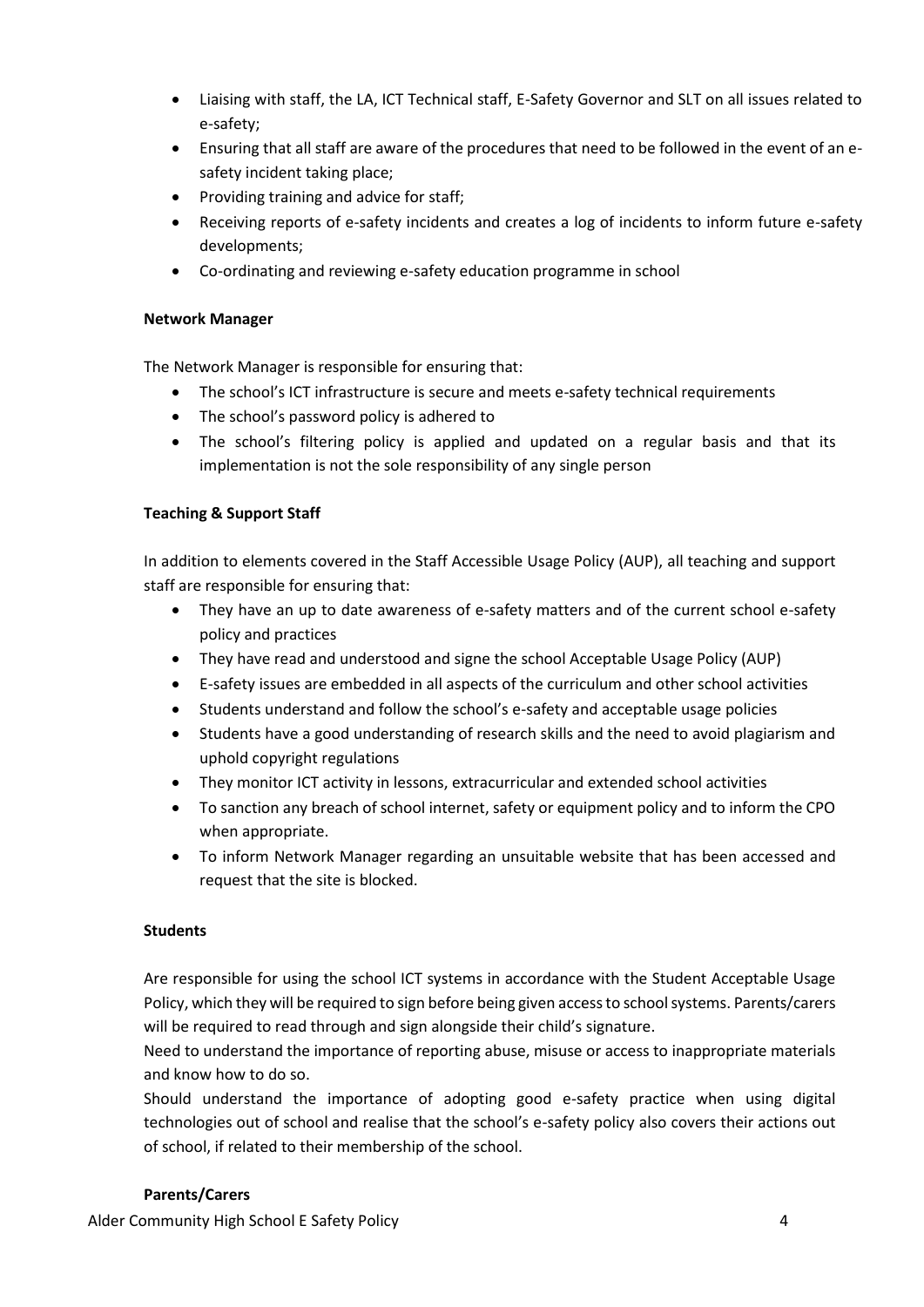Parents/Carers play a crucial role in ensuring that their children understand the need to use the Internet/mobile devices in an appropriate way. Research shows that many parents and carers do not fully understand the issues and are less experienced in the use of ICT than their children. The school will therefore take opportunities to help parents understand these issues. Parents and carers will be responsible for:

Accessing the school website and online resources in accordance with the school Acceptable Usage Policy.

Encouraging their children to use the school resources in a positive manner inline with the school Acceptable Usage Policy

# **4. Education and Training**

**E-safety education** will be provided in the following ways:

- A planned e-safety programme is provided as part of the PSHE and Computing lessons. These programmes cover the use of ICT and new technologies in school and outside of school, Cyberbullying, social network privacy settings, passwords security, sexual exploitation and grooming.
- Students are also directed to the additional support available from organisations such as 'Thinkyounknow' and CEOP.
- All new parents to Alder are invited to attend an E-safety awareness presentation where they are provided with information to support their child's online safety both in school and in the wider World.
- Students are taught in lessons to be critically aware of the materials/content they access online and are guided to validate the accuracy of the information.
- Students are helped to understand the need for the Student AUP and encouraged to adopt safe and responsible use of ICT, the Internet and mobile devices both within and outside of school.
- Staff act as good role models in their use of ICT, the Internet and mobile devices.

#### **5. Acceptable Usage Policy**

The AUP is summarised on the log in screen when staff and students log in. They must agree to this policy before logging on.

The AUP is discussed with students and the beginning of every school year.

**Staff must abide the same AUP inline with the clear guidance in appendix 1 below.**

# **6. Copyright**

Students to be taught an appropriate understanding of research skills and the need to avoid plagiarism and uphold copyright regulations- staff to monitor this.

Students are taught, appropriate to their age, to acknowledge the source of information used and to respect copyright when using material accessed on the Internet.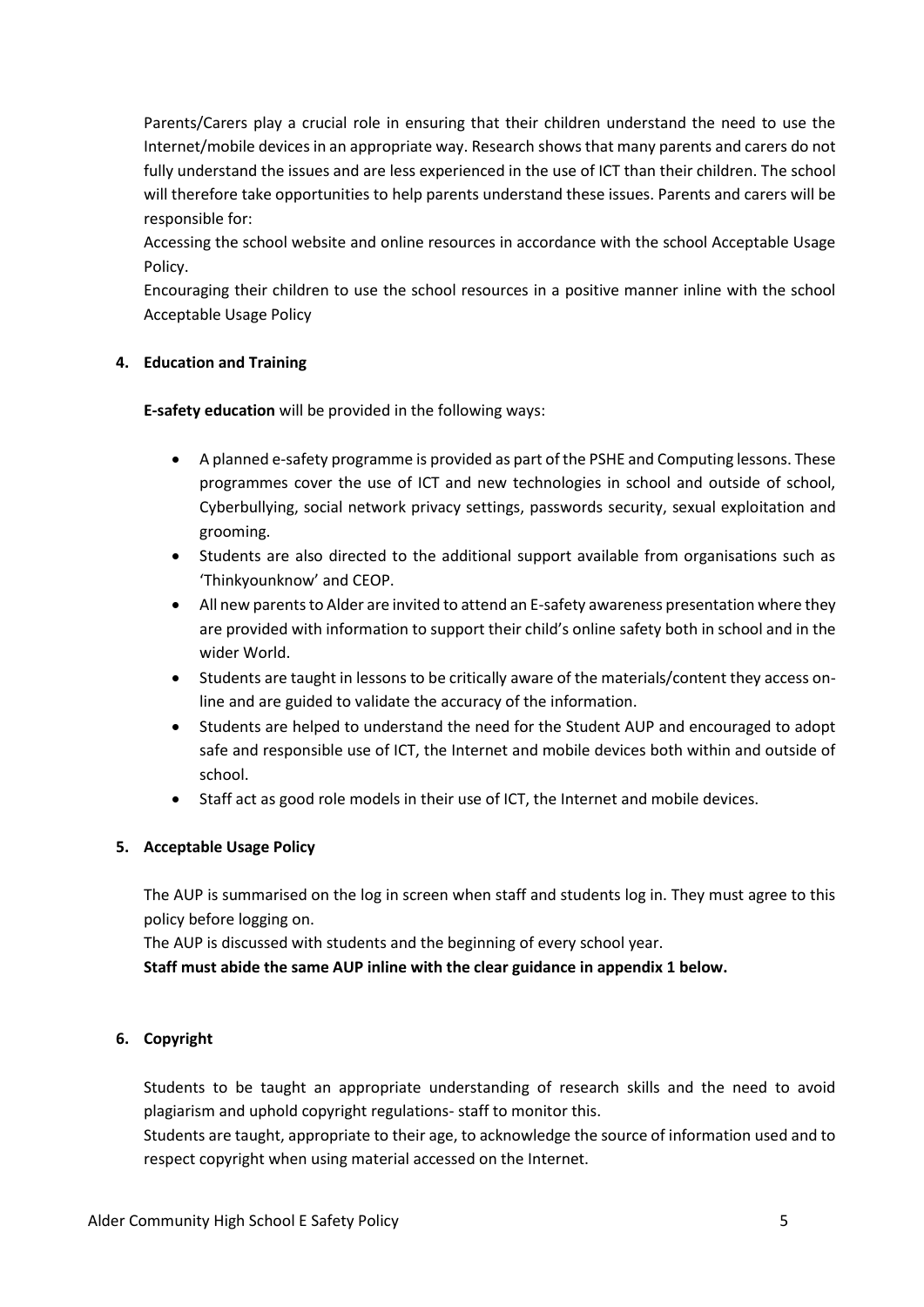If using a search engine for images – staff / children should open the selected image and go to it's website to check for copyright.

# **7. Staff Training**

CPO ensures that all staff are aware of the procedures that need to be followed in the event of an esafety incident taking place.

A planned programme of e-safety training is available to all **staff**. An audit of the e-safety training needs of all staff will be carried out regularly.

All new **staff** receive e-safety training as part of their induction programme, ensuring that they fully understand the school E-Safety policy, Acceptable Usage and Child Protection Policies.

The **CPO/SLT link** will receive regular updates through Local Authority and/or other information/training sessions and by reviewing guidance documents released.

**Governors** are invited to take part in e-safety training and awareness sessions, with particular importance for those who are members of any committee or working group involved in ICT, e-safety, health and safety or child protection.

# **8. Incident Reporting**

Any e-safety incidents must immediately be reported to the Headteacher (if a member of staff) or the CPO (if a student) who will investigate further following e-safety and safeguarding policies and guidance.

# **9. Responding to incidents of misuse**

It is hoped that all members of the school community will be responsible users of ICT, who understand and follow this policy. However, there may be times when infringements of the policy could take place through careless or irresponsible, or very rarely, through deliberate misuse. Listed in Appendix 2 are the responses that will be made to any apparent or actual incidents of misuse. If any apparent or actual, misuse appears to involve illegal activity e.g. child sexual abuse images, adult material which potentially breaches the Obscene Publications Act, criminally racist material or other criminal conduct, activity or materials the flow chart should be consulted. Actions will be followed in accordance with policy, in particular the sections on reporting the incident to the police and the preservation of evidence. If members of staff suspect that misuse might have taken place, but that the misuse is not illegal (as above) it is essential that correct procedures are used to investigate, preserve evidence and protect those carrying out the investigation. It is recommended that more than one member of staff is involved in the investigation which should be carried out on a "clean" designated computer. It is more likely that the school will need to deal with incidents that involve inappropriate rather than illegal misuse. It is important that any incidents are dealt with as soon as possible in a proportionate manner, and that members of the school community are aware that incidents have been dealt with. It is intended that incidents of misuse will be dealt with through normal behaviour/disciplinary procedures as follows (Appendix 3 for students and Appendix 4 for staff respectively).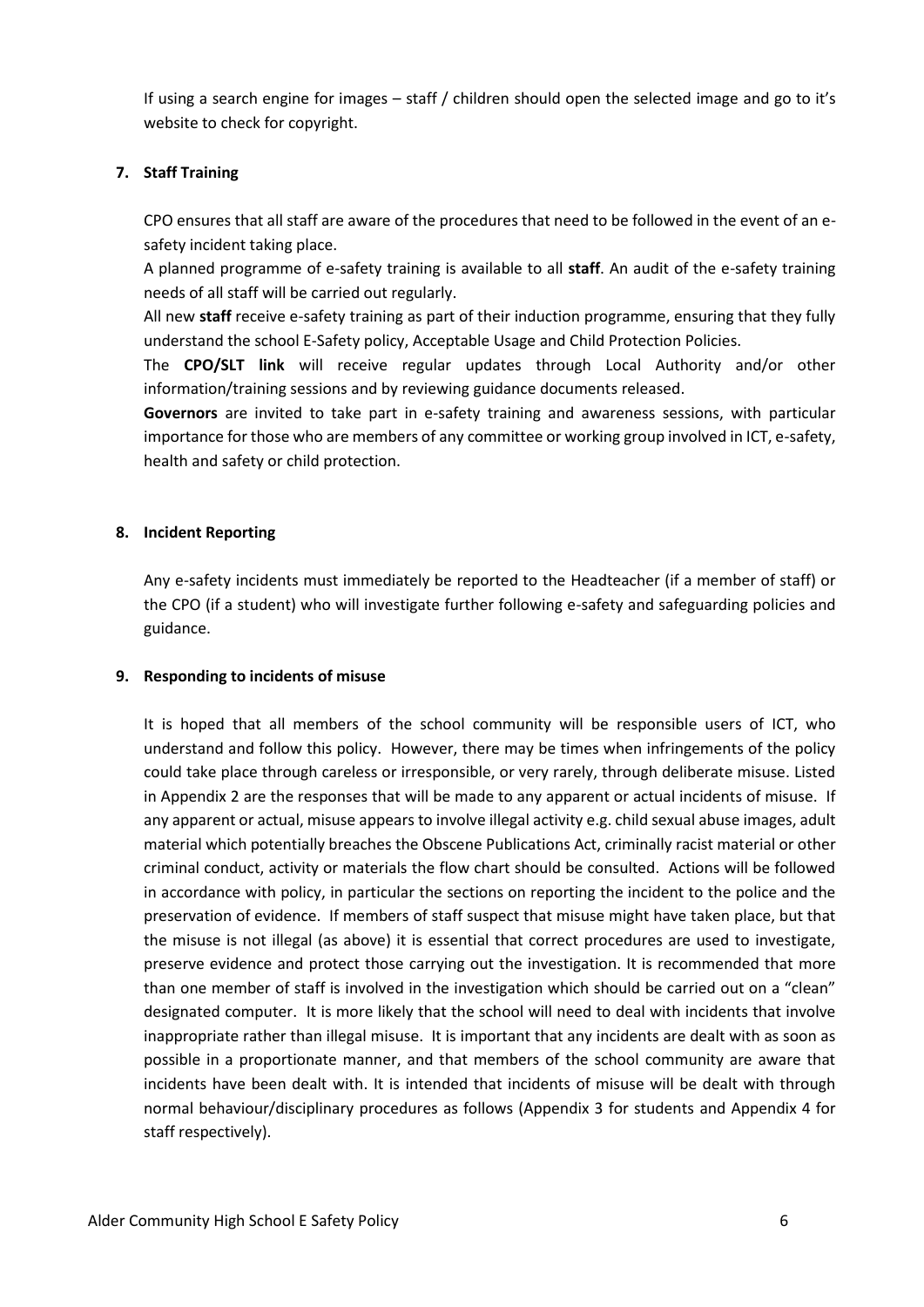# **Appendix 1**

# **Communications**

A wide range of rapidly developing communications technologies has the potential to enhance learning. The following table shows how the school currently considers the benefit of using these technologies for education outweighs their risks/disadvantages:

|                        | <b>Staff and other adults</b> |         |         | <b>Students and young people</b> |              |         |          |         |
|------------------------|-------------------------------|---------|---------|----------------------------------|--------------|---------|----------|---------|
| Communicat             | Permitt                       | Permitt | Permitt | Not                              | Permitt      | Permitt | Allowed  | Not     |
| ion                    | ed                            | ed      | ed for  | Permitt                          | ed           | ed      | with     | Permitt |
| Technologies           |                               | at      | named   | ed                               |              | at      | staff    | ed      |
|                        |                               | certain | staff   |                                  |              | certain | permissi |         |
|                        |                               | times   |         |                                  |              | times   | on       |         |
| Mobile                 |                               |         |         |                                  |              |         |          |         |
| phones                 | $\checkmark$                  |         |         |                                  | $\checkmark$ |         |          |         |
| May be                 |                               |         |         |                                  |              |         |          |         |
| brought to             |                               |         |         |                                  |              |         |          |         |
| school                 |                               |         |         |                                  |              |         |          |         |
| Mobile                 |                               | ✓       |         |                                  |              |         |          | ✓       |
| phones used            |                               |         |         |                                  |              |         |          |         |
| in lessons             |                               |         |         |                                  |              |         |          |         |
| Use of                 |                               |         |         |                                  |              |         |          |         |
| mobile                 | $\checkmark$                  |         |         |                                  |              |         |          |         |
| phones in              |                               |         |         |                                  |              |         |          |         |
| social time            |                               |         |         |                                  |              |         |          |         |
| <b>Taking</b>          |                               |         |         |                                  |              |         |          |         |
| photographs            | $\checkmark$                  |         |         |                                  |              |         |          | ✓       |
| on mobile              |                               |         |         |                                  |              |         |          |         |
| devices                |                               |         |         |                                  |              |         |          |         |
| Use of PDAs            |                               |         |         |                                  |              |         |          |         |
| and other              | $\checkmark$                  |         |         |                                  | ✓            |         |          |         |
| educational            |                               |         |         |                                  |              |         |          |         |
| mobile                 |                               |         |         |                                  |              |         |          |         |
| devices                |                               |         |         |                                  |              |         |          |         |
| Use of                 |                               |         |         | $\checkmark$                     |              |         |          | ✓       |
| school email           |                               |         |         |                                  |              |         |          |         |
| for personal<br>emails |                               |         |         |                                  |              |         |          |         |
| Social use of          |                               |         |         |                                  |              |         |          |         |
| chat                   |                               |         |         |                                  |              |         |          |         |
| rooms/facilit          |                               |         |         |                                  |              |         |          |         |
| ies                    |                               |         |         |                                  |              |         |          |         |
| Use of social          |                               |         |         |                                  |              |         |          |         |
| network                |                               |         | ✓       |                                  |              |         |          |         |
| sites                  |                               |         |         |                                  |              |         |          |         |
|                        |                               |         |         |                                  |              |         |          |         |
| Use of                 |                               |         |         |                                  |              |         |          |         |
| educational            | $\checkmark$                  |         |         |                                  | $\checkmark$ |         |          |         |
| blogs                  |                               |         |         |                                  |              |         |          |         |
|                        |                               |         |         |                                  |              |         |          |         |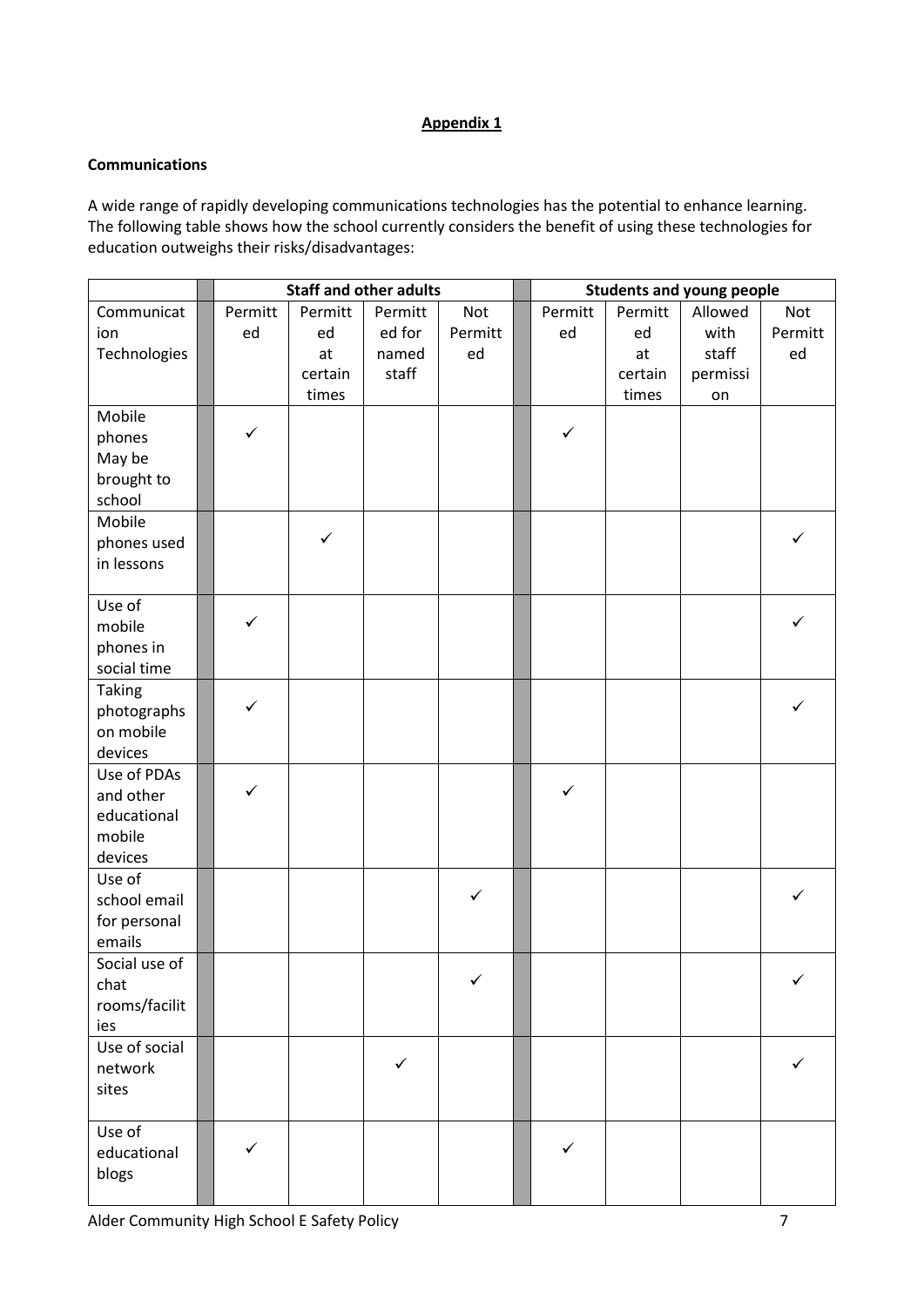When using communication technologies the school considers the following as good practice:

- The official school email service may be regarded as safe and secure and is monitored. Staff and students should therefore use only the school email service to communicate with others when in school, or on school systems (e.g. by remote access).
- Users need to be aware that email communications may be monitored
- Users must immediately report, to the nominated person (in accordance with the school policy) the receipt of any email that makes them feel uncomfortable, is offensive, threatening or bullying in nature and must not respond to any such email.
- Any digital communication between staff and students or parents/carers (email, chat, Learning Platform etc) must be professional in tone and content. These communications may only take place on official (monitored) school systems. Personal email addresses, text messaging or public chat/social networking programmes must not be used for these communications.
- Students should be taught about email safety issues, such as the risks attached to the use of personal details. They should also be taught strategies to deal with inappropriate emails and be reminded of the need to write emails clearly and correctly and not include any unsuitable or abusive material.
- Personal information should not be posted on the school website and only official email addresses should be used to identify members of staff.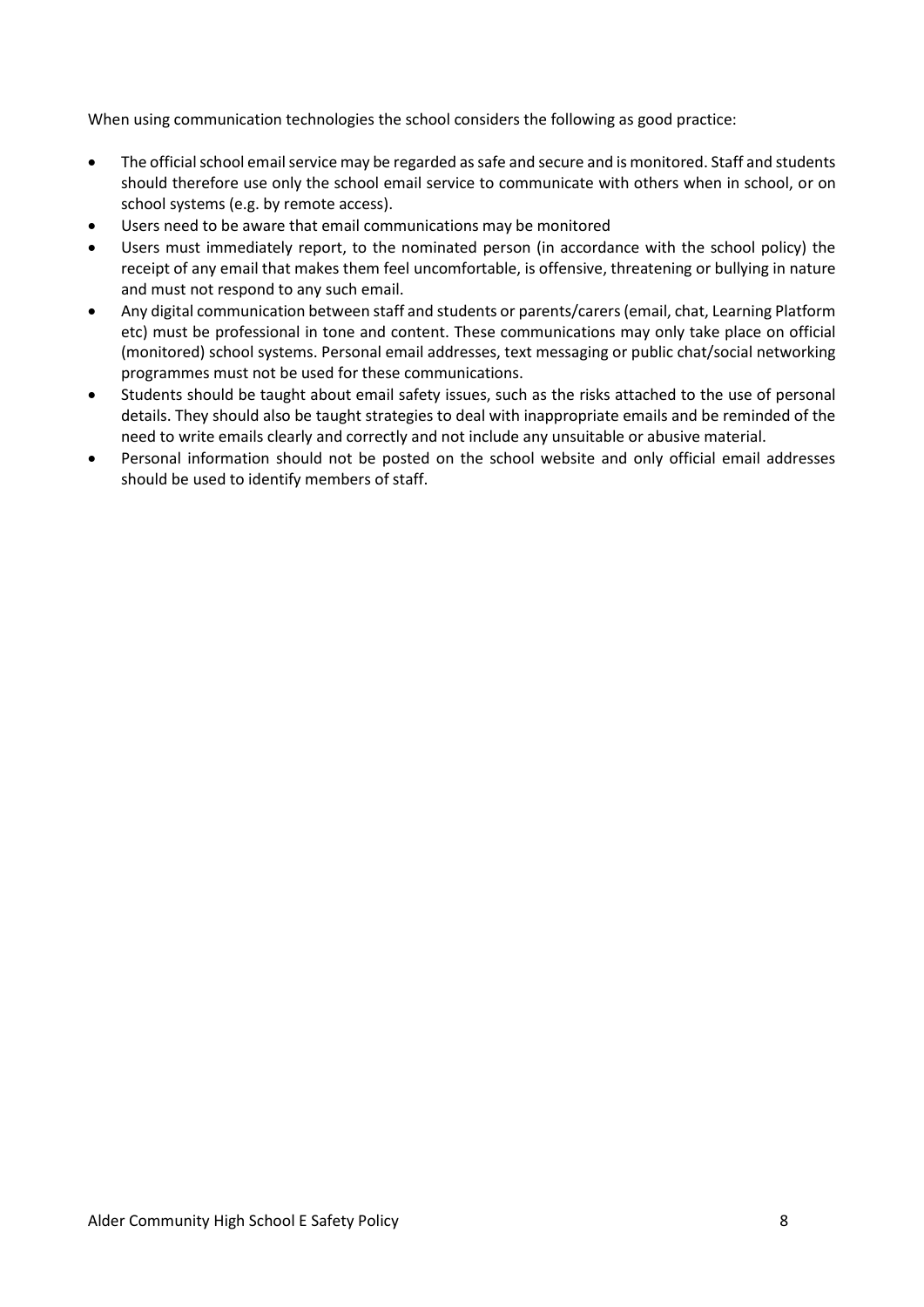#### **Unsuitable / inappropriate activities**

Some internet activity e.g. accessing child abuse images or distributing racist material is illegal and would obviously be banned from school and all other ICT systems. Other activities e.g. Cyber-bullying would be banned and could lead to criminal prosecution. There are however a range of activities which may, generally, be legal but would be inappropriate in a school context, either because of the age of the users or the nature of those activities. The school believes that the activities referred to in the following section would be inappropriate in a school context and that users, as defined below, should not engage in these activities in school or outside school when using school equipment or systems. The school policy restricts certain internet usage as follows. Users shall not visit Internet sites, make, post, download, upload, data transfer, communicate or pass on, material, remarks, proposals or comments that contain or relate to: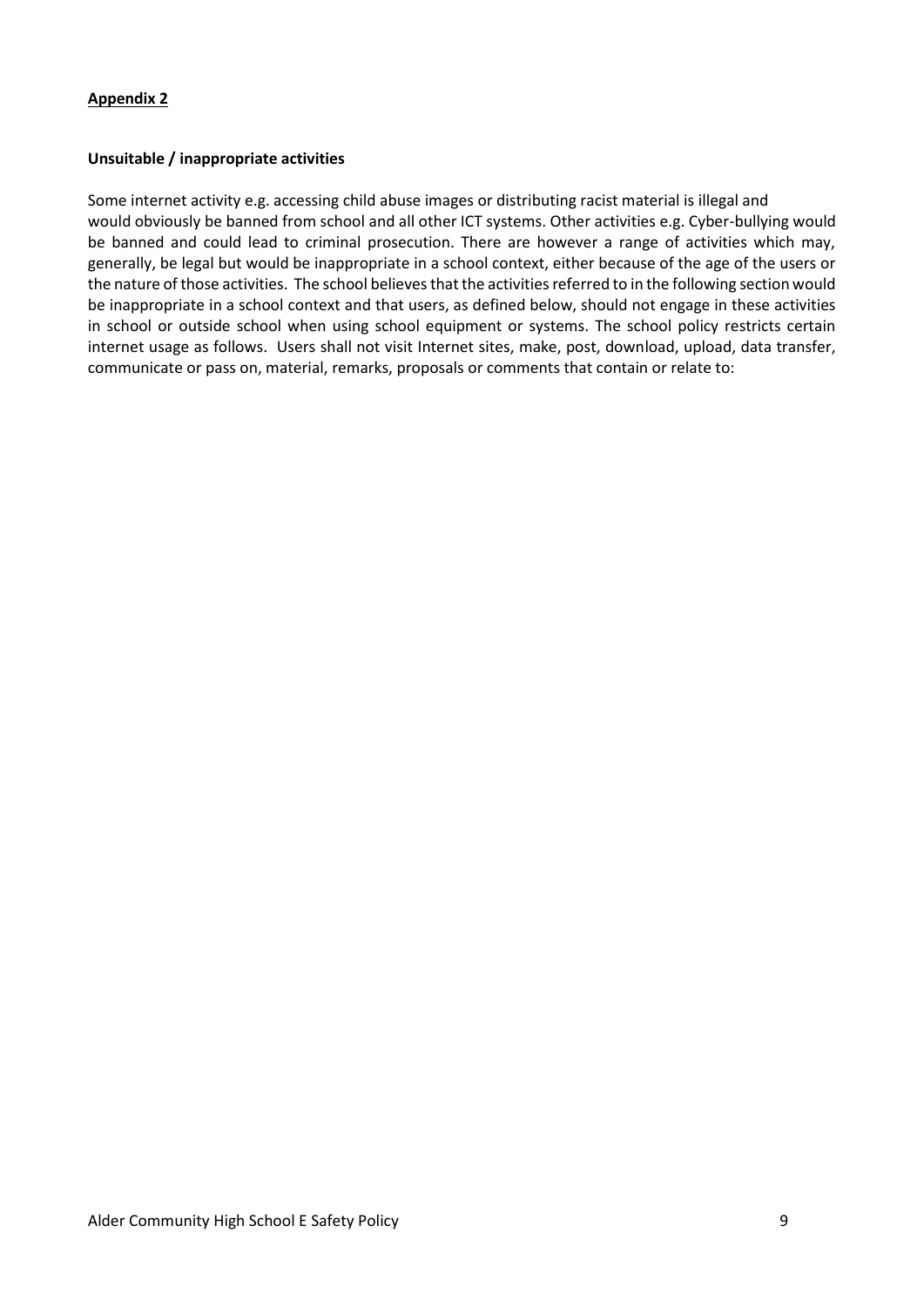| <b>User actions</b>                                                                                                                                                                      | Accepta<br>ble | Accepta<br>ble at<br>certain<br>times | Accepta<br>ble for<br>nominat<br>ed users | <b>Unacce</b><br>ptable | <b>Unacce</b><br>ptable<br>and<br>illegal |
|------------------------------------------------------------------------------------------------------------------------------------------------------------------------------------------|----------------|---------------------------------------|-------------------------------------------|-------------------------|-------------------------------------------|
| Child sexual abuse images                                                                                                                                                                |                |                                       |                                           |                         |                                           |
| Promotion or conduct of illegal acts, eg under the child protection,<br>obscenity, computer misuse and fraud legislation                                                                 |                |                                       |                                           |                         |                                           |
| Adult material that potentially breaches the Obscene Publications<br>Act in the UK                                                                                                       |                |                                       |                                           |                         | ✓                                         |
| Criminally racist material in the UK                                                                                                                                                     |                |                                       |                                           |                         |                                           |
| Pornography                                                                                                                                                                              |                |                                       |                                           |                         |                                           |
| Promotion of any kind of discrimination                                                                                                                                                  |                |                                       |                                           | ✓                       |                                           |
| Promotion of racial or religious hatred                                                                                                                                                  |                |                                       |                                           |                         | ✓                                         |
| Threatening behaviour, including promotion of physical violence or<br>mental harm                                                                                                        |                |                                       |                                           |                         |                                           |
| Any other information which may be offensive to colleagues or<br>breaches the integrity of the ethos of the school or brings the<br>school into disrepute                                |                |                                       |                                           | ✓                       |                                           |
| Using school systems to run a private business                                                                                                                                           |                |                                       |                                           | ✓                       |                                           |
| Use systems, applications, websites or other<br>mechanisms that bypass the filtering or other safeguards employed<br>by BMBC and / or the school                                         |                |                                       |                                           | ✓                       |                                           |
| Uploading, downloading or transmitting commercial software or<br>any copyrighted materials belonging to third parties, without the<br>necessary licensing permissions                    |                |                                       |                                           | ✓                       |                                           |
| Revealing or publicising confidential or proprietary information (eg<br>financial / personal information, databases, computer / network<br>access codes and passwords)                   |                |                                       |                                           | ✓                       |                                           |
| Creating or propagating computer viruses or other harmful files                                                                                                                          |                |                                       |                                           |                         |                                           |
| Carrying out sustained or instantaneous high volume network traffic<br>(downloading / uploading files) that causes network congestion and<br>hinders others in their use of the internet |                |                                       |                                           |                         |                                           |
| On-line gaming (educational)                                                                                                                                                             |                | $\checkmark$                          |                                           |                         |                                           |
| On-line gaming (non-educational)                                                                                                                                                         |                |                                       |                                           | ✓                       |                                           |
| On-line gambling                                                                                                                                                                         |                |                                       |                                           | ✓                       |                                           |
| On-line shopping / commerce                                                                                                                                                              |                |                                       | $\checkmark$                              |                         |                                           |
| File sharing                                                                                                                                                                             |                |                                       | $\checkmark$                              |                         |                                           |
| Use of social networking sites                                                                                                                                                           |                |                                       | $\checkmark$                              |                         |                                           |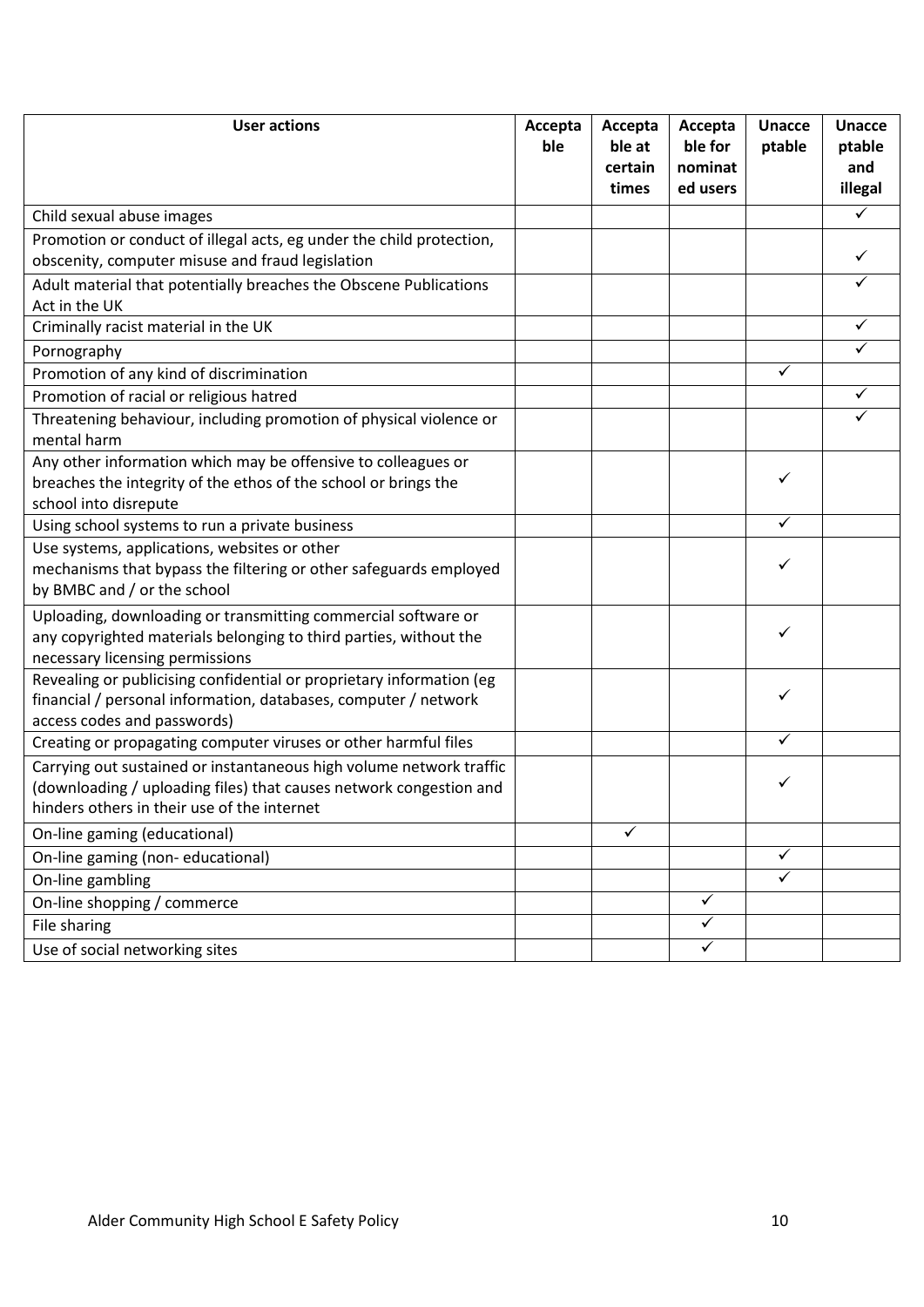# **Appendix 3**

| <b>Incident involving students</b>                                                                                                                                   | <b>Teacher to use</b><br>school<br>behaviour policy<br>to deal with | <b>Refer to Student</b><br><b>Progress Leader</b><br><b>Liaise with DSL</b><br>as appropriate | Refer to police                         | Refer to<br>technical<br>support staff for<br>action re<br>security/filtering<br>etc |
|----------------------------------------------------------------------------------------------------------------------------------------------------------------------|---------------------------------------------------------------------|-----------------------------------------------------------------------------------------------|-----------------------------------------|--------------------------------------------------------------------------------------|
| Deliberately accessing or trying to access material that could<br>be<br>considered illegal (see list in earlier section on unsuitable/<br>inappropriate activities). |                                                                     | $\checkmark$                                                                                  | ✓                                       | ✓                                                                                    |
| Unauthorised use of non-educational sites during lessons                                                                                                             | $\checkmark$                                                        |                                                                                               |                                         | ✓                                                                                    |
| Unauthorised use of mobile<br>phone/ digital camera/ other handheld device.                                                                                          | $\checkmark$                                                        |                                                                                               |                                         |                                                                                      |
| Unauthorised use of social<br>networking/instant messaging/personal email                                                                                            | $\checkmark$                                                        | ✓                                                                                             |                                         | ✓                                                                                    |
| Allowing others to access school network by sharing<br>username and passwords                                                                                        | $\checkmark$                                                        |                                                                                               |                                         | ✓                                                                                    |
| Attempting to access or accessing the school network, using<br>another student's account                                                                             | $\checkmark$                                                        |                                                                                               |                                         | ✓                                                                                    |
| Attempting to access or<br>accessing the school network, using the account of a member<br>of staff                                                                   |                                                                     | $\checkmark$                                                                                  |                                         | ✓                                                                                    |
| Corrupting or destroying the<br>data of other users                                                                                                                  | $\checkmark$                                                        |                                                                                               |                                         | ✓                                                                                    |
| Sending an email, text or<br>instant message that is<br>regarded as offensive,<br>harassment or of a bullying<br>nature                                              |                                                                     | ✓                                                                                             |                                         | ✓                                                                                    |
| Continued infringements of<br>the above, following previous warnings or sanctions                                                                                    |                                                                     | ✓                                                                                             | Community<br>Police Officer<br>referral | $\checkmark$                                                                         |
| Actions which could bring the school into disrepute or breach<br>the integrity of the ethos of the school                                                            |                                                                     | ✓                                                                                             |                                         | ✓                                                                                    |
| Using proxy sites or other means to subvert the school's<br>filtering system                                                                                         | $\checkmark$                                                        |                                                                                               |                                         | ✓                                                                                    |
| Accidentally accessing offensive or pornographic material and<br>failing to report the incident                                                                      | ✓                                                                   |                                                                                               |                                         | ✓                                                                                    |

The guidance in this policy should be implemented with cross reference to the School's Child Protection, Anti-Bullying and Behaviour Policies. Note: attempts have been made to synchronise guidance and sanctions.